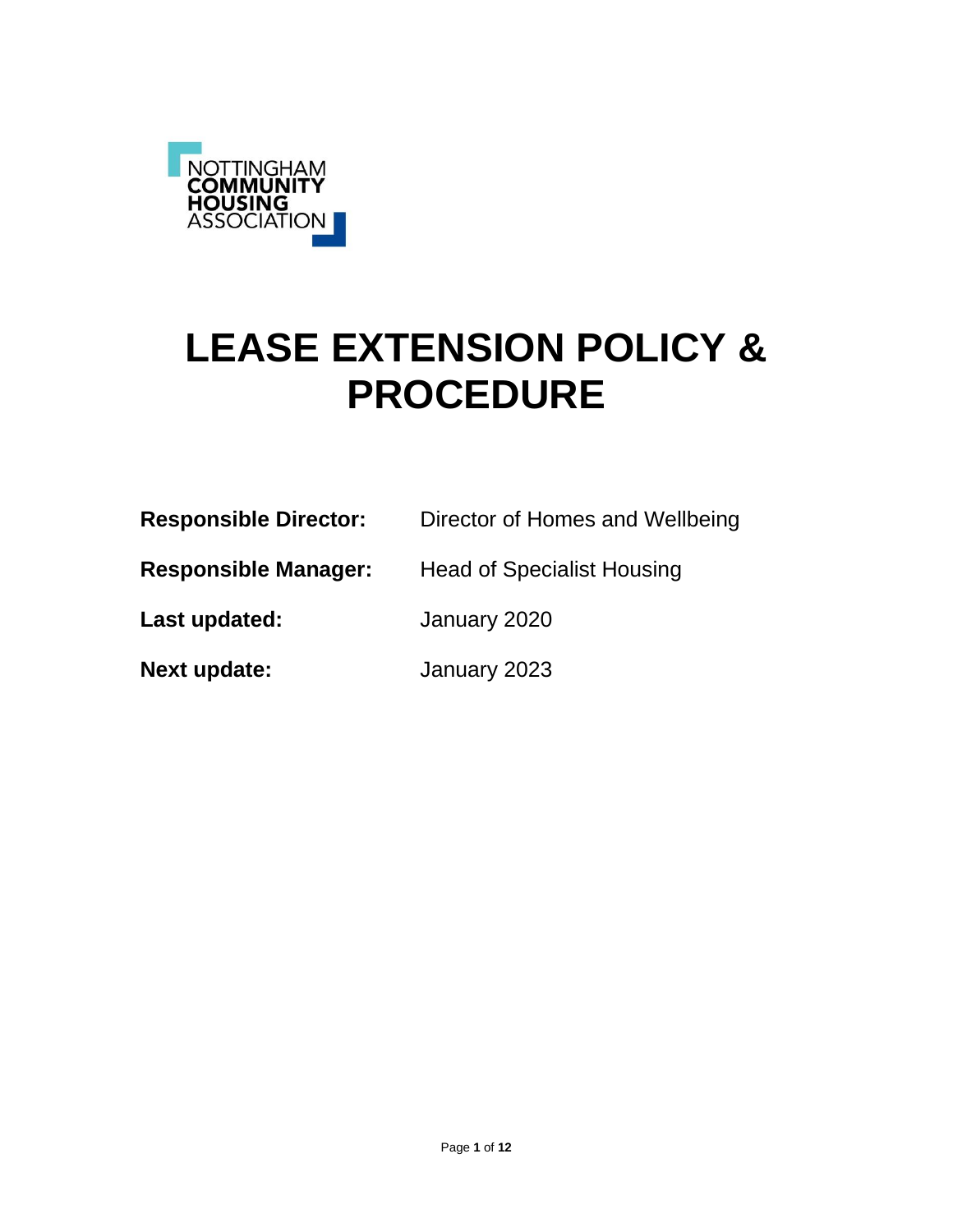# **G16 IHT Lease Extension Policy & Procedure**

#### **1. Purpose**

- 1.1 The purpose of this procedure is to ensure that the Intermediate Housing Team is able to respond to requests from Leaseholders to extend their lease in a consistent manner in accordance with statutory requirements and in accordance to the Leasehold Advisory Service.
- 1.2 Part 1 of the Leasehold Reform, Housing and Urban Development Act 1993 gave Leaseholders of flats the right to extend their lease by purchasing a new, longer lease to replace the existing lease. The effect of this transaction is to add 90 years to the time left on the existing lease. The process involves the existing lease being surrendered and re-granted on the same terms save for the variation in the length of the lease term and a reduction in the ground rent (where applicable) to a peppercorn rent. There is limited scope to make amendments to any provisions in the existing lease to modernise it or to remedy any defect.
- 1.3 Lease extension for houses is a statutory right under the Leasehold Reform Act 1967. The statutory right relates to leaseholders owning 100% but not the freehold. In these cases the statutory right is to have the lease extended for 50 years with a clause that at the start of the additional 50 years a ground rent is paid, as determined by the Surveyor.
- 1.4 For NCHA properties, when the leaseholder owns 100% of a house they usually own the freehold and thus there is no lease in place. Requests to extend a house lease will therefore be in relation to shared owners, including those who cannot staircase to 100% as the lease is protected in order to retain the property for shared ownership in perpetuity. See section 6.2 for the process for dealing with lease extension requests for houses.
- 1.5 In order to exercise their right to a lease extension, the Leaseholder must hold a long lease or the lease of the whole property and satisfy the ownership test. The ownership test requires the Leaseholder to have owned their property for the preceding two years. The Leaseholder must pay the Landlord's reasonable costs incurred, which will include legal fees and valuation costs.

# **2. Risks**

- 2.1 Failure to meet statutory requirements, including responding to requests within the statutory timeframe
- 2.2 Failure to meet NCHA customer needs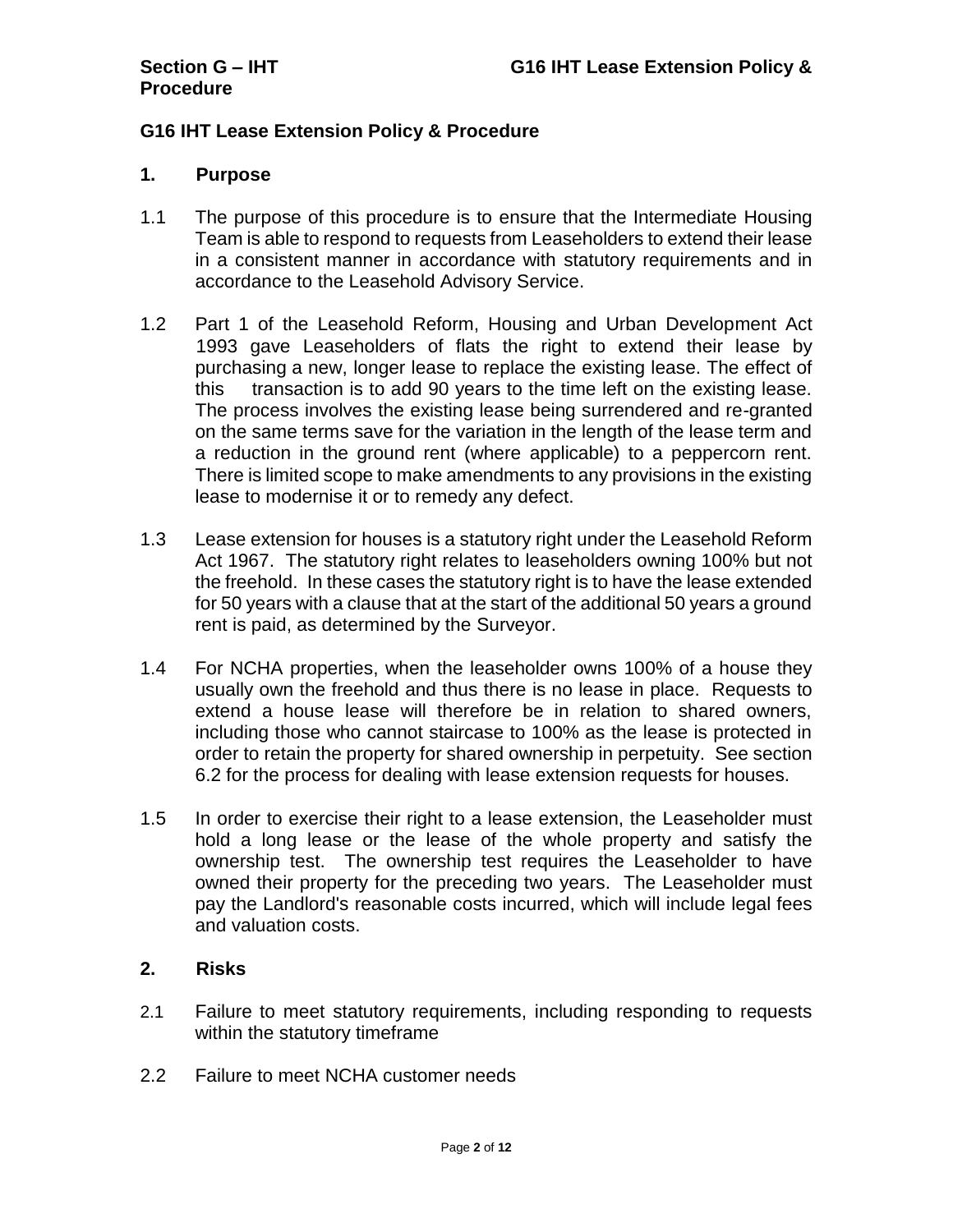2.3 Failure to meet HCA guidance and best practice regarding the Leaseholder's right to extend the lease

### **3. References**

- 3.1 Part 1 of the Leasehold Reform, Housing and Urban Development Act 1993
- 3.2 Leasehold Reform Act 1967
- 3.3 The HCA Capital Funding Guide 2015

# **4. Glossary**

| <b>Freeholder</b>                      | the land owner                                                                                                                                                                                                                                                                        |
|----------------------------------------|---------------------------------------------------------------------------------------------------------------------------------------------------------------------------------------------------------------------------------------------------------------------------------------|
| Leaseholder                            | the tenant who occupies the land under a lease<br>but owns 100% of the property                                                                                                                                                                                                       |
| <b>Shared Ownership</b><br>Leaseholder | the tenant who occupies the land under a lease<br>but owns less than 100% of the property                                                                                                                                                                                             |
| <b>Valuation</b>                       | the assessment of the property by a RICS<br>registered Surveyor to determine the Lease<br>Premium                                                                                                                                                                                     |
| <b>Surveyor</b>                        | RICS registered Surveyor appointed to<br>determine the valuation                                                                                                                                                                                                                      |
| <b>Lease Premium</b>                   | the figure assessed by a RICS registered<br>Surveyor that the Leaseholder must pay to<br>extend the lease                                                                                                                                                                             |
| Landlord:                              | the freeholder, being NCHA, Pelham Homes or<br>a management company, described as the<br>competent landlord by right of having<br>the<br>superior interest (over 90 years longer than the<br>Leaseholder's present ease) in the property and<br>being able to grant a lease extension |
| <b>Marriage Value</b>                  | the increase in the value of the property<br>following the completion of the lease extension,<br>reflecting the additional market value of the<br>longer lease. This is calculated when the<br>existing lease is less than 80 years and the                                           |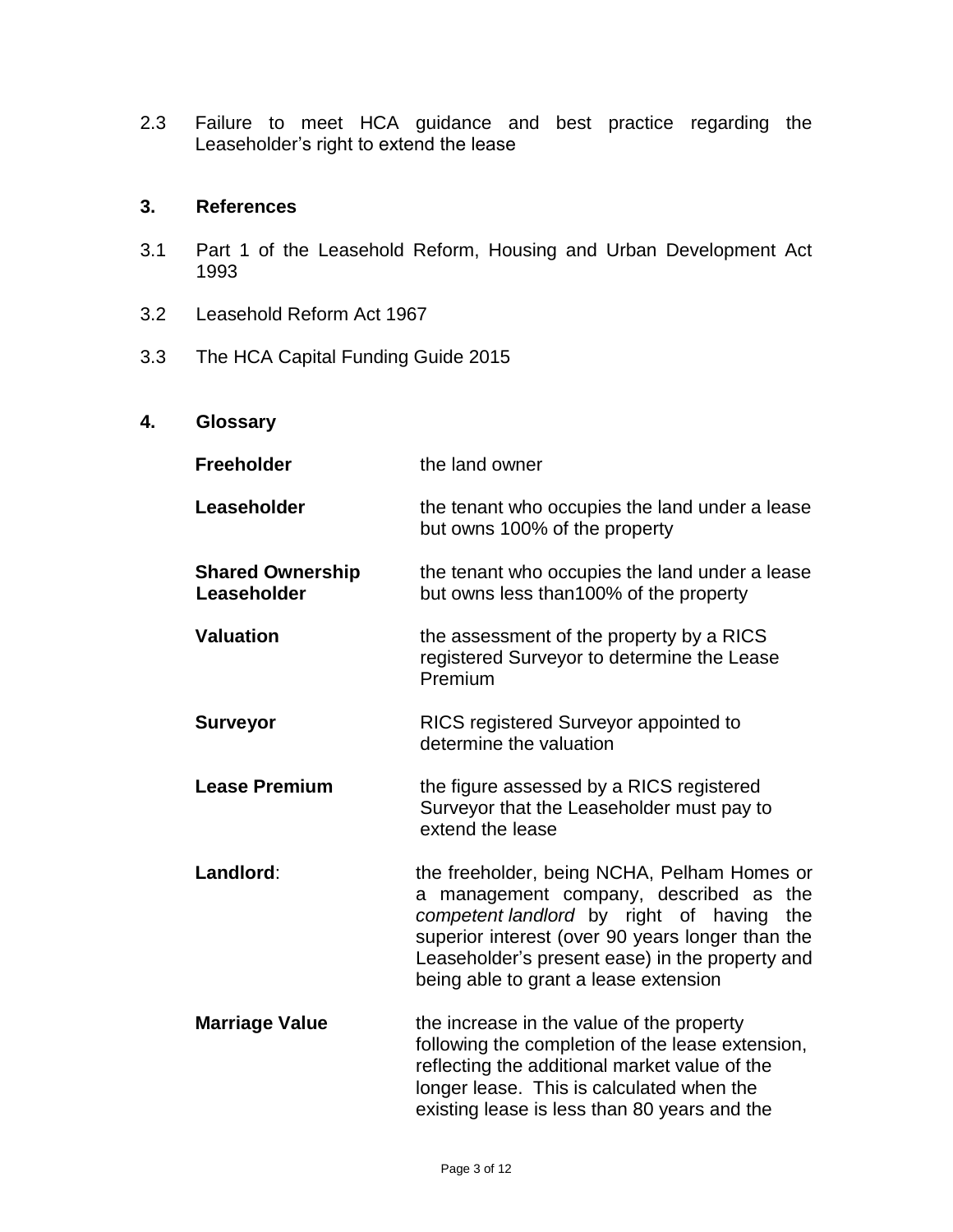|                          | landlord is entitled to 50% of whatever the<br>marriage value is calculated to be. If the lease<br>is 80 years plus, the marriage value is zero. |
|--------------------------|--------------------------------------------------------------------------------------------------------------------------------------------------|
| <b>Section 41 Notice</b> | notice requesting information from the<br>freeholder or landlord about their interest in the<br>property                                         |
| <b>Section 42 Notice</b> | formal notice served upon the freeholder that<br>the Leaseholder wishes to extend their lease                                                    |
| <b>Counter-Notice</b>    | the landlord's response to being served a<br>Section 42 notice                                                                                   |

#### **5. Process**

Although the right to extend the lease is contained within Part 1 of the Leasehold Reform, Housing and Urban Development Act 1993 and the Leasehold Reform Act 1967, the process set out is complex and can be simplified whilst retaining the rights enshrined in law. If an informal request is made then the process in 5.1 should be followed. If the Leaseholder submits a Section 42 Notice under section 42 of the Leasehold Reform Housing and Urban Development Act 1993 then the process in 5.2 should be followed.

In both cases the lease extension is actually the purchasing of a new longer lease rather than an extension of the current lease. For shared owners it is a variation on the lease as opposed to a new lease.

- 5.1 Leaseholder Request to Extend the Lease (flats)
- 5.1.1 If a request is received by the Intermediate Housing Team then the Housing Officer should establish that the Leaseholder is a 100% owner and has been so for two years or more (they do not need to have lived at the property for this extent but must own it). If a leaseholder owns less than 100% see section 6.
- 5.1.2 A sales invoice request should be completed for an initial payment of £500. This is for the valuation fee of £420 plus our administration fee of £80. These costs are inclusive of VAT and are non-refundable. Payment must be received before the valuation will be ordered. When payment is received a sales invoice should be created and sent to Finance with the payment.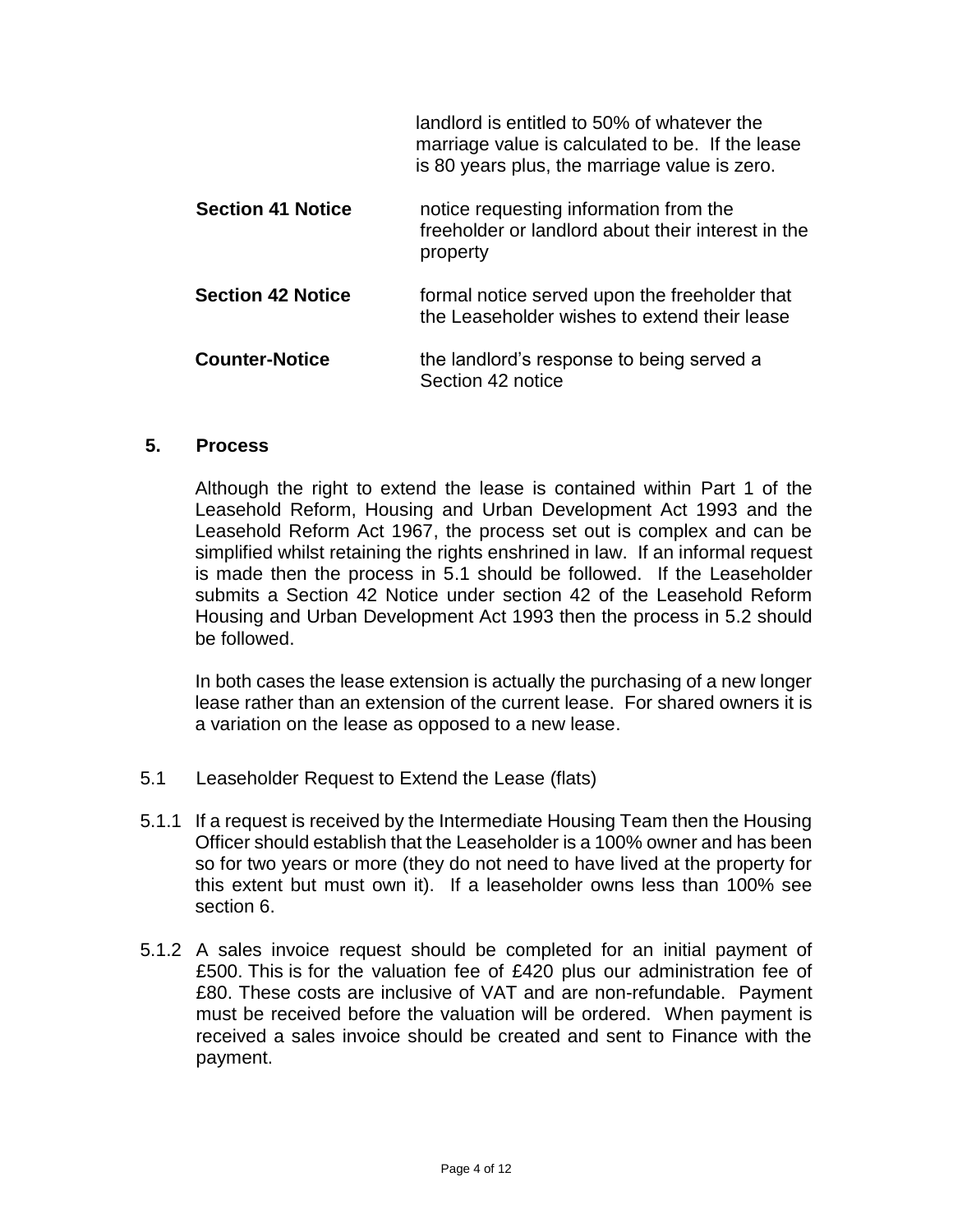- 5.1.3 The Housing Officer should raise a request via ebis in order to generate a purchase order number and this should be sent with an original Land Registry copy of the lease to the Surveyor.
- 5.1.4 The Surveyor will contact the Leaseholder in order to carry out a valuation and determine a cost for extending the lease (the Lease Premium). Valuation principles are set out in the legislation relating to the diminution of value (the freeholder's interest in the property is worth less after extension of the lease due to the loss of ground rent income and the loss of the right to get the flat back when the original lease expires), the landlord's share of the marriage value plus any compensation payable. It is for the Surveyor to appraise these constituent parts and suggest a Lease Premium.
- 5.1.5 The lease will be extended by a further 90 years with no ground rent; this is the standard lease extension period and will extend from the current term left. This means that if there is 80 years of the lease left the extended lease term will become 170 years.
- 5.1.6 The lease extension will be offered by NCHA at the Premium suggested by the Surveyor.
- 5.1.7 If the Leaseholder decides to go ahead we will instruct our solicitors to extend the lease. The Leaseholder will pay the price for the lease extension plus our solicitors' fees of around £750 plus VAT and disbursements.
- 5.1.8 The Leaseholder will need to instruct their own solicitor and pay their costs in addition to NCHA's/Pelham Homes Limited's.
- 5.1.9 If the leaseholder does not accept the Premium then it will be for the Head of Specialist or Specialist Housing Manager to negotiate an agreed Premium bearing in mind that there is recourse to the First Tier Tribunal.
- 5.2 Formal Section 42 Notice Submitted to NCHA/Pelham Homes as the Landlord (flats)
- 5.2.1 Section 41 of the Leasehold Reform Housing and Urban Development Act 1993 provides a right for Leaseholders to serve a Section 41 Notice on the freeholder requiring details of that interest. The Landlord is required to respond within 28 days. Note that this does not formally start the application for a new lease and no costs are incurred.
- 5.2.2 If the Leaseholder submits a Section 42 Notice, having gained their own valuation and legal advice to prepare the Notice, then the Landlord must take advice to ensure the Section 42 Notice is valid and then prepare and serve a Counter-Notice by the date specified in the Tenant's Notice; this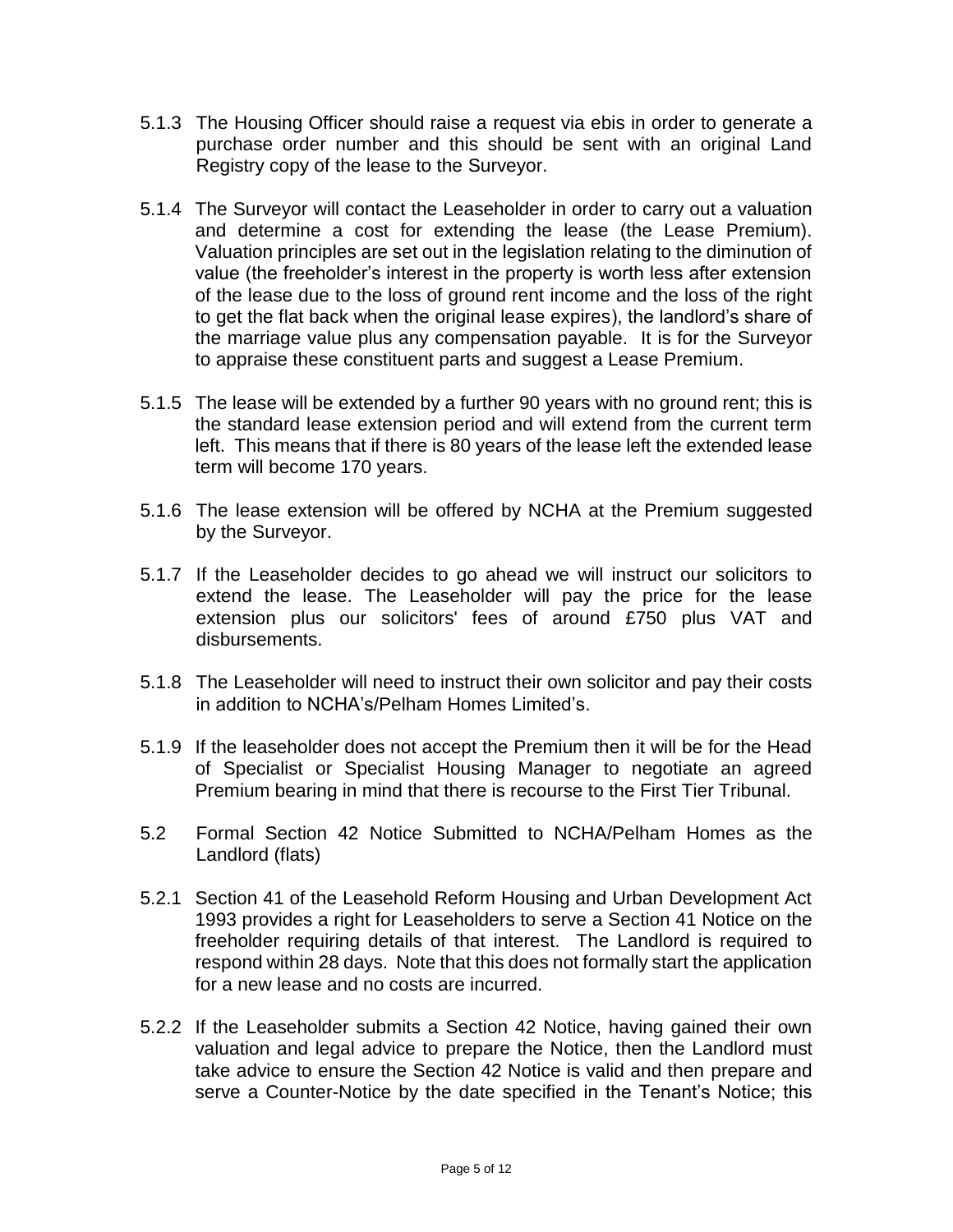must be within at least two months of the date of service of the Section 42 Notice. The Leaseholder assumes responsibility for the Landlord's reasonable costs from the point of the Landlord receiving the Section 42 Notice.

- 5.2.3 NCHA's valuation and administration costs will be £500; legal costs will be approximately £750 plus VAT and disbursements. These costs will be met by the Leaseholder. On receiving the Section 42 Notice the Housing Officer will raise an invoice for the valuation and administration costs of £500 and upon receipt of the payment will organise a valuation to be undertaken to determine the Lease Premium. The valuation date is fixed as the same date as the Notice.
- 5.2.4 The valuation and determination of the Lease Premium will be used by the Specialist Housing Manager to instruct the solicitors to prepare a Counter-Notice. The Counter-Notice will be one of the three following options:
	- a The Landlord admits that the Leaseholder had, on the date the Section 42 Notice was served, the right to a new lease. The Landlord may accept the terms proposed in the Section 42 Notice or, for each term that the Landlord does not accept (such as the Lease Premium for example) the Landlord must propose another term
	- b The Landlord states that on the day that the Section 42 Notice was served the Leaseholder did not have the right to a new lease. This option can only be used where the Landlord believes that the Leaseholder does not qualify i.e. does not hold a long lease of the property and/or does not satisfy the ownership criteria
- or
- c The Landlord admits that the Leaseholder had, on the date that the Section 42 Notice was served, the right to a new lease but the Landlord intends to make an application for an order on redevelopment grounds. Redevelopment would mean to demolish, reconstruct or carry out substantial works of construction to any premises in which the property is contained. A court application would need to be made if the Landlord is relying on this option and it only applies if the remaining term of the lease is less than five years from the date the Notice was served. Should the Landlord claim right of redevelopment the application will be withdrawn and the Leaseholder will **not** be liable to pay the administration fee; any fees paid to the Landlord should be refunded.
- 5.2.5 The Landlord and Leaseholder have a period of two months from the receipt of the Counter Notice to agree the terms of the new lease (i.e. the Premium and any other amendments to the existing lease). If agreement is not reached within this timeframe both parties have a further period of four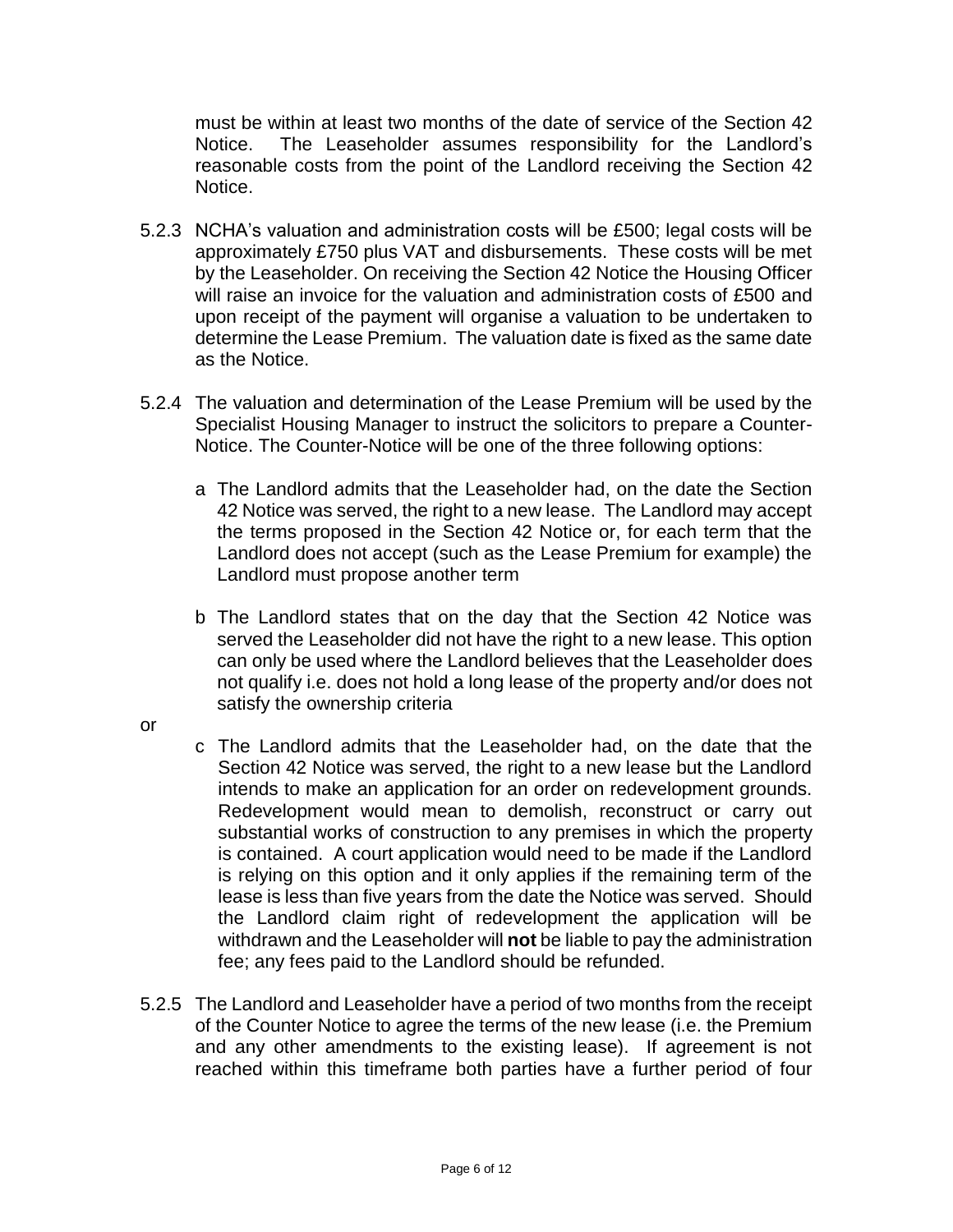months in which to apply to the First Tier Tribunal for a determination. Each party is responsible for their own legal costs at this stage.

- 5.2.6 Withdrawal of Notice The Leaseholder can withdraw their notice to acquire a new lease at any time before the new lease is entered into. The Leaseholder will however be responsible for the Landlord's costs up to that date**.** If the notice is withdrawn (or deemed to be withdrawn), a new application cannot be made until 12 months after the initial one was made.
- 5.3 Lease Extensions where the Landlord is a Management Company
- 5.3.1 A different approach will need to be taken if the Leaseholder serves a Section 42 Notice on the freeholder and NCHA has only the head lease interest. The Leaseholder will need to contact the freeholder or their managing agents to find out if they have a process for lease extension. The freeholder may only deal with NCHA when discussing the lease extension. The process is likely to be that the freeholder will extend our 'head lease' and we will extend the Leaseholder's 'under lease'.

#### **6 Lease Extensions for Shared Ownership Property**

- 6.1 HCA Guidance
- 6.1.1 The HCA's model shared ownership leases were first issued in the late 1970s/early 1980s. Many of these leases would have been issued for a term of 99 years, and the remaining term would now be, or would be approaching, less than 70 years. The HCA is aware that this may create difficulties for those shared owners now wishing to sell their share as the property is less valuable and it is likely to be difficult to find a mortgage lender that will lend on a term under 70 years.
- 6.1.2 Leases with less than 70 years remaining are not an attractive investment to mortgage providers; it is unlikely that a lender will lend on a term of less than 70 years.
- 6.1.3 Whilst shared ownership Leaseholders have no statutory right to a lease extension, the HCA recommends providers consider granting extensions to shared ownership leases wherever possible. However in doing so the Agency requires providers to seek their own legal advice to ensure any obligations under current leasehold legislation are met.
- 6.1.4 As lease extension is not subject to a fundamental clause of the HCA model lease, there is no requirement for providers to seek the Agency's consent to extend a lease. Also as the shared ownership lease is a form of assured tenancy any extension of the lease, and therefore an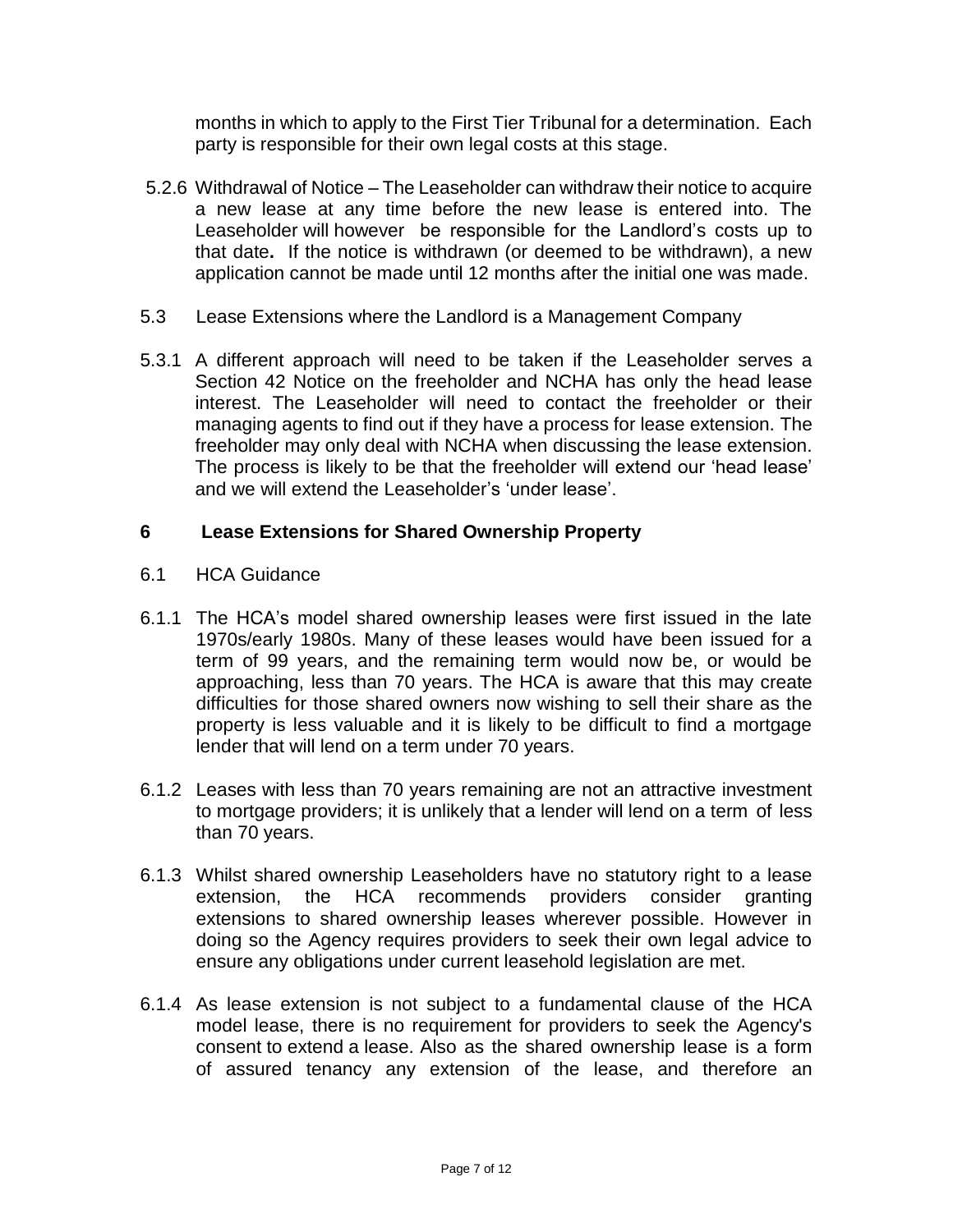extension of the assured tenancy, will not require s172 consent from the Regulator.

- 6.1.5 Extending leases will have implications for both providers and Leaseholders and the HCA recommends providers take various issues into account when discussing extension with shared owners.
- 6.1.6 All legal costs will be met by the Leaseholder
- 6.2 Process for Extending Shared Owner Leases (flats)
- 6.2.1 There is no statutory requirement to extend a shared ownership lease and each case will be considered on an individual basis.
- 6.2.2 On receiving a request to extend the lease the Housing Officer and Specialist Housing Manager or Head of Specialist Housing will discuss the case, taking legal advice if appropriate. Payment for legal advice will be the responsibility of the Leaseholder.
- 6.2.3 If it is agreed to allow a lease extension then the process in 5.1 will be followed although it is recognised that ownership will be less than 100% and as there is no statutory right, the shared ownership leaseholder has no recourse to the First Tier Tribunal.
- 6.2.4 For shared owners the lease extension will be in the form of varying the current lease as opposed to the purchase of a new lease. The Lease Premium will be proportionate to the share of the property owned as determined by the Surveyor.
- 6.3 Process for Extending Shared Owner Leases (houses)
- 6.3.1 As outlined earlier there is no statutory right for a lease extension but in accordance with best practice NCHA will offer this to shared owners although each case will be considered on its merits.
- 6.3.2 If a request is received by the Intermediate Housing Team then the Housing Officer should establish that the Leaseholder has owned the property for two years or more (they do not need to have lived at the property for this extent but must own it).
- 6.1.3 A sales invoice request should be completed for an initial payment of £500. This is for the valuation fee of £420 plus our administration fee of £80. These costs are inclusive of VAT and are non-refundable. Payment must be received before the valuation will be ordered. When payment is received a sales invoice should be created and sent to Finance with the payment.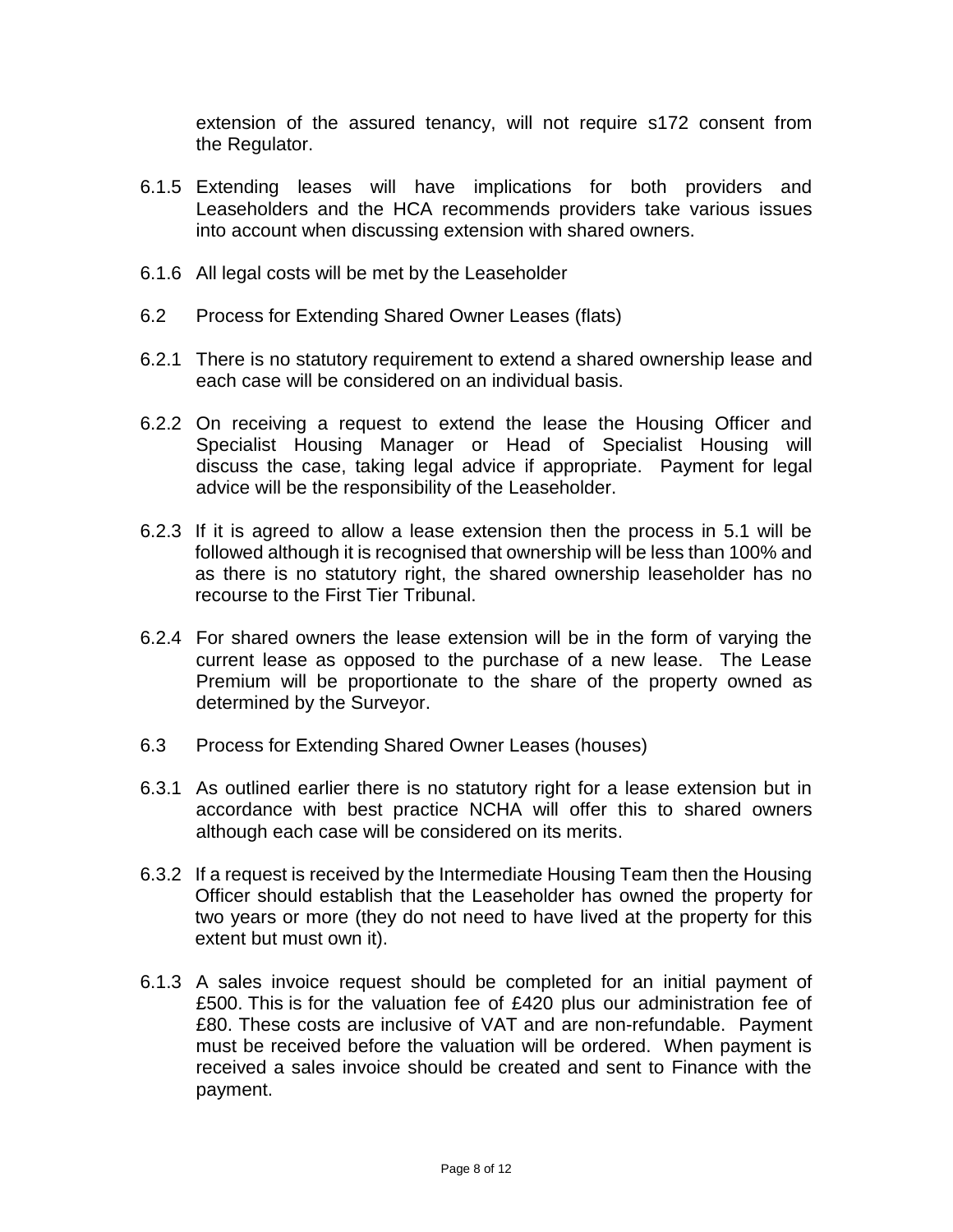- 6.1.4 The Housing Officer should raise a request via ebis in order to generate a purchase order number and this should be sent with an original Land Registry copy of the lease to the Surveyor.
- 6.1.5 The Surveyor will contact the Leaseholder in order to carry out a valuation and determine a cost for extending the lease (the Lease Premium). This will determine the diminution of value that extending the lease will create.
- 6.1.6 The lease will be extended by a further 50 years on the basis that the Lease Premium is paid, there will be no ground rent charged.
- 6.1.7 The lease extension will be offered at the Premium suggested by the Surveyor.
- 6.1.8 If the Leaseholder decides to go ahead we will instruct our solicitors to extend the lease. The Leaseholder will pay the price for the lease extension plus our solicitors' fees of around £450 plus VAT and disbursements.
- 6.1.9 The Leaseholder will need to instruct their own solicitor and pay their costs in addition to NCHA's/Pelham Homes Limited's.

# **7. Selling the property and extending the lease simultaneously**

- 7.1 A Leaseholder can start the lease extension process and sell simultaneously; they may wish to do this if they are having problems selling the property due to the number of years remaining on the lease.
- 7.2 The purchaser will have to agree to pay for the extension after the sale is completed, at a price agreed by NCHA; it is likely that this will form part of the price negotiation between seller and purchaser.
- 7.3 All NCHA's valuation, administration and legal fees will have to be met.

### **8. Appendices**

- 8.1 Appendix 1: Letter for leaseholder in response to a request to extend the lease that own a flat.
- 8.2 Appendix 2: Letter for leaseholder in response to a request to extend the lease that own a house
- 8.3 Appendix 3: Letter confirming valuation amount.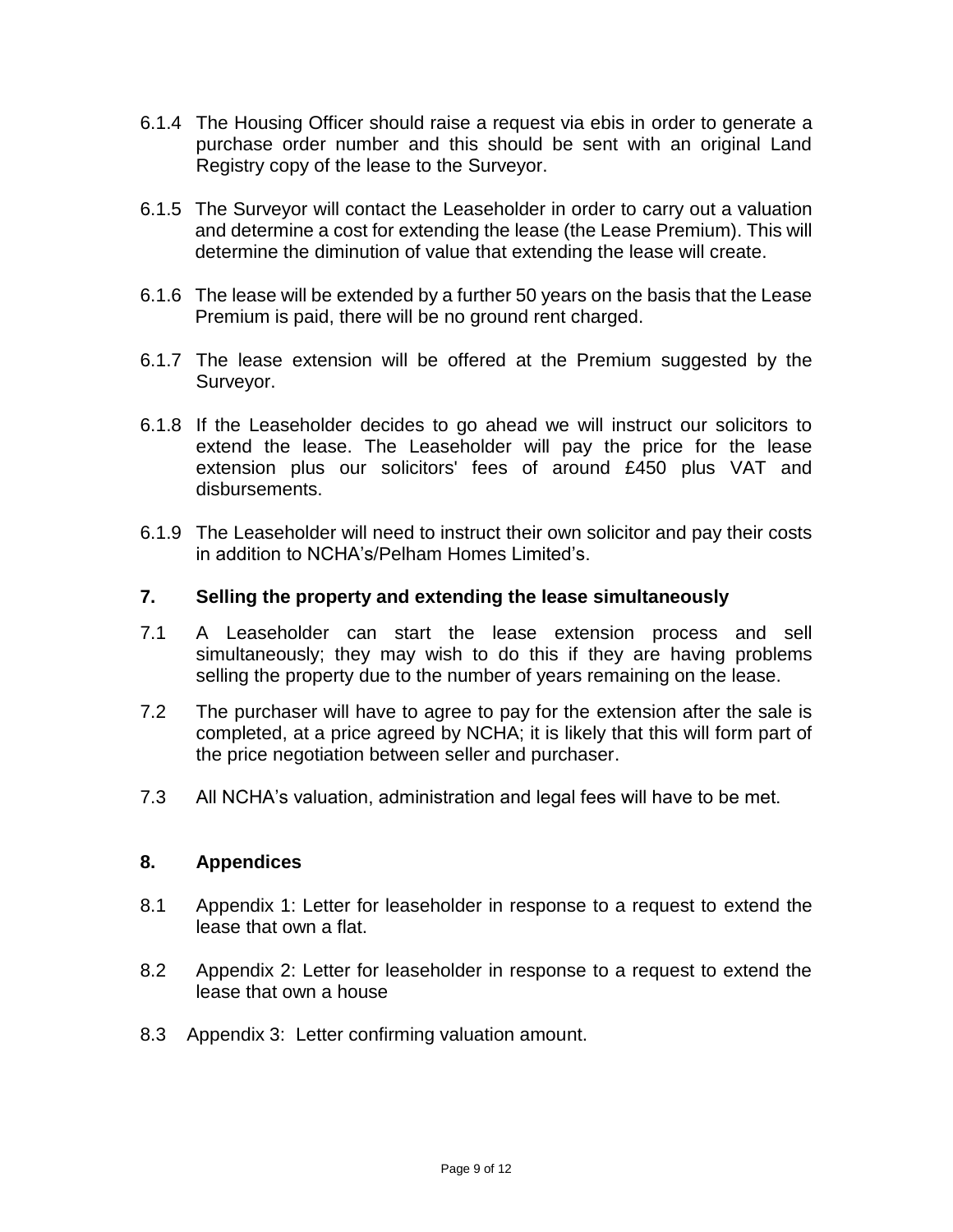# **Appendix 1:**

#### Dear

Thank you for your recent enquiry about extending your lease. There are a number of costs involved in extending your lease, as follows:

- £500 Valuation and administration fee. This is non-refundable
- Lease Premium this is determined by the valuer and is the cost to be paid to NCHA for us to extend your lease
- NCHA Legal fees £600-700 plus VAT and disbursements (registration with the Land Registry) Please note: this is an approximate cost
- Your legal fees the fee your solicitor will charge to act on your behalf

Please note that if NCHA receives a Section 42 Notice from a leaseholder then our legal costs will be £700 plus VAT and disbursements.

Lease extension will only be offered where the leaseholder has owned the property for a minimum of two years.

The cost of the Lease Premium depends upon a number of factors and will be linked to the length of time left on the term of your lease. The Leasehold Advisory Service can provide more information at [www.lease-advice.org](http://www.lease-advice.org/) and there is a Lease Premium calculator that can be used as a guide at [http://lease](http://lease-advice.org/calculator/)[advice.org/calculator/](http://lease-advice.org/calculator/) . This will give you guidance as to how much it may cost but the actual cost will be assessed by the valuer.

If you wish to proceed with extending your lease we will need to receive the £500 fee at which point we will instruct the valuation. Payment can be made over the telephone with a debit or credit card by calling 0345 650 1203.

Please note that if you change your mind having received the valuation this fee is non-refundable.

If you have any further questions please contact me or take advice from your own solicitor.

Yours sincerely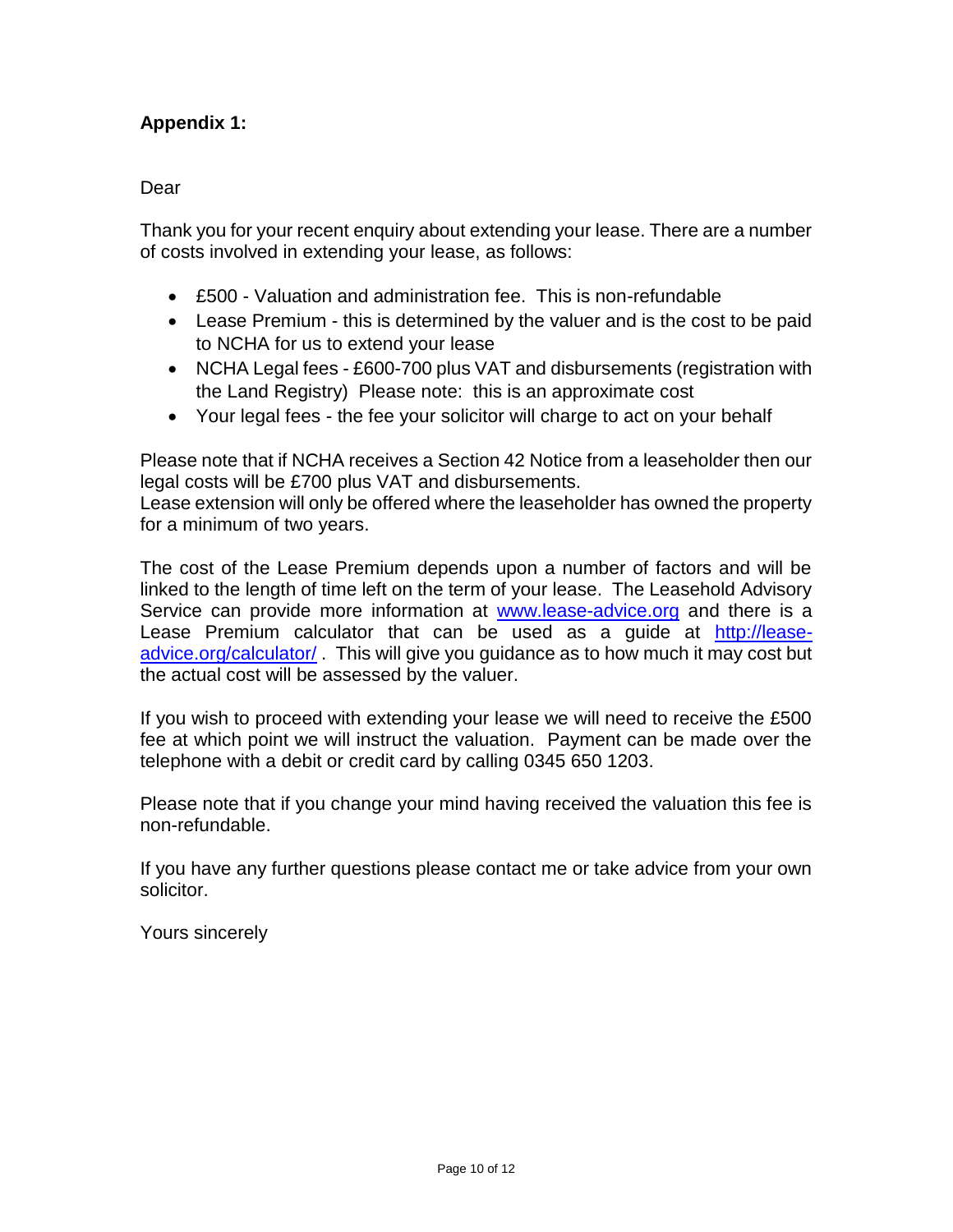# **Appendix 2**

# Dear

Thank you for your recent enquiry about extending your lease. There are a number of costs involved in extending your lease, as follows:

- £500 valuation and administration fee. This is non-refundable
- Lease Premium this is determined by the valuer and is the cost to be paid to NCHA for us to extend your lease
- NCHA Legal fees NCHA Legal fees £600-700 plus VAT and disbursements (registration with the Land Registry) Please note: this is an approximate cost
- Your legal fees the fee your solicitor will charge to act on your behalf

Lease extension will only be offered where the leaseholder has owned the property for a minimum of two years.

The cost of the Lease Premium depends upon a number of factors and will be linked to the length of time left on the term of your lease. The Leasehold Advisory Service can provide more information at [www.lease-advice.org](http://www.lease-advice.org/) AS this is a house the term the lease will be extended by is 50 years.

If you wish to proceed with extending your lease we will need to receive the £500 fee at which point we will instruct the valuation. This can be paid by cheque made payable to NCHA and sent to our office address or by telephone using a debit or credit card on 0115 844 3399.

Please note that if you change your mind having received the valuation this fee is non-refundable.

If you have any further questions please contact me or take advice from your own solicitor.

Yours sincerely